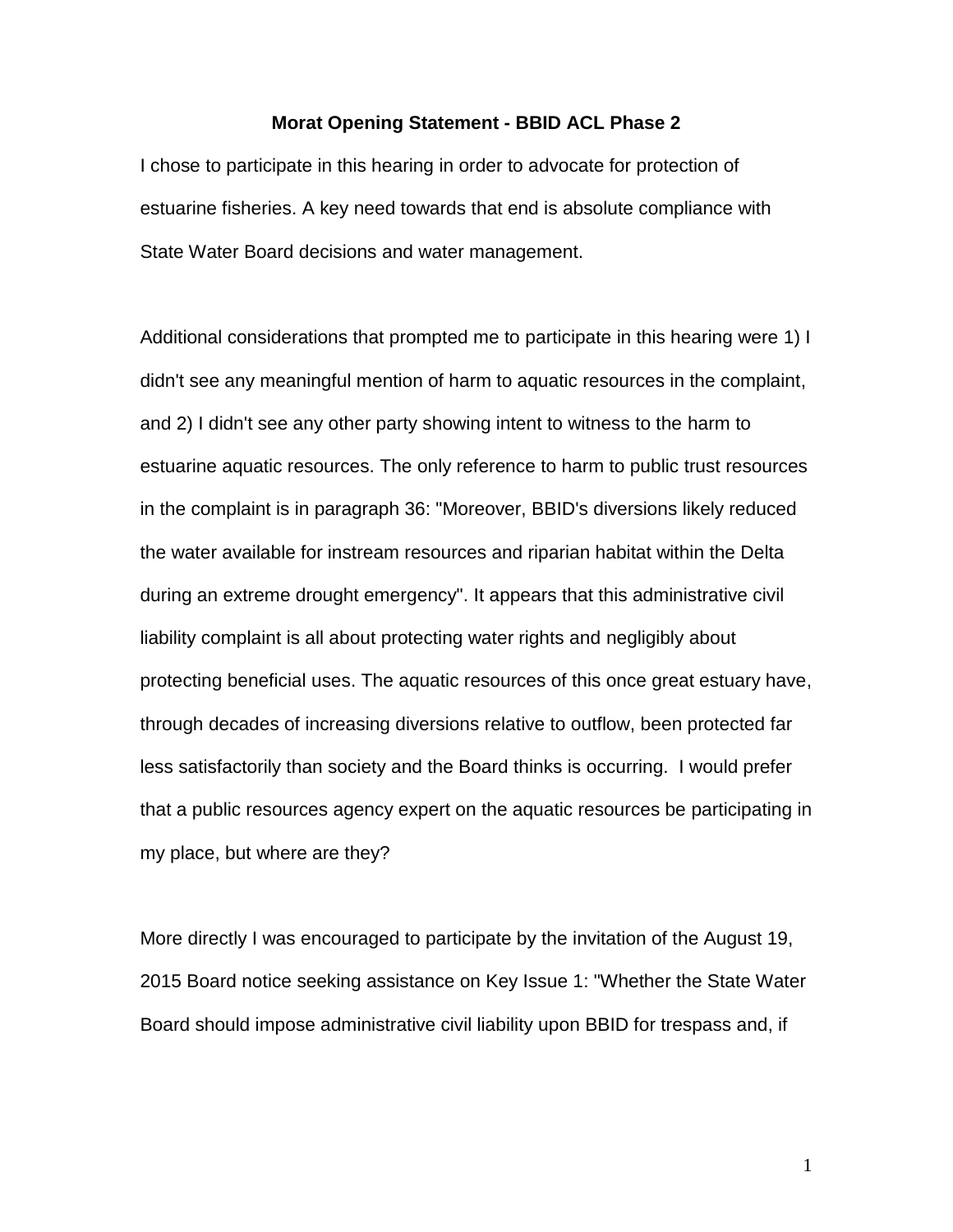so, in what amount and on what basis" and specifically to sub-issue (a): "What is the extent of harm caused by BBID's alleged unauthorized diversions?"

The source of my information about the time and amounts of diversion from BBID's intake is the Board's complaint. On the issue of water availability/curtailment for BBID's diversion during the June 13 to 25, 2015 period I have little understanding and I make no claim as to whether or not there was a trespass. The fish abundance data I present is from the California Department of Fish and Wildlife monitoring and reporting. My understanding of 2015 drought operations is largely from reading news coverage and State Water Resources Control Board public notices. I am participating in this hearing to improve the record should the Board sustain the finding that a trespass occurred and require an administrative civil liability fine. I am offering participation in the BBID ACL Phase 2 hearing only. I am the sole author of my testimony and I represent no one but myself.

The expert testimony I offer is brief and intended to enter into the hearing record just a few examples of harm to the aquatic environment from the diversion of 2,067 acre-feet over 13 days in June 2015. This to 1) demonstrate that fish were diverted and lost to the estuarine environment due to this diversion, 2) this harm occurred in the context of decades of increasing water diversions and greatly diminished fish habitat and fish populations in the estuary, and 3) this harm occurred during a time of great shared sacrifice by many water rights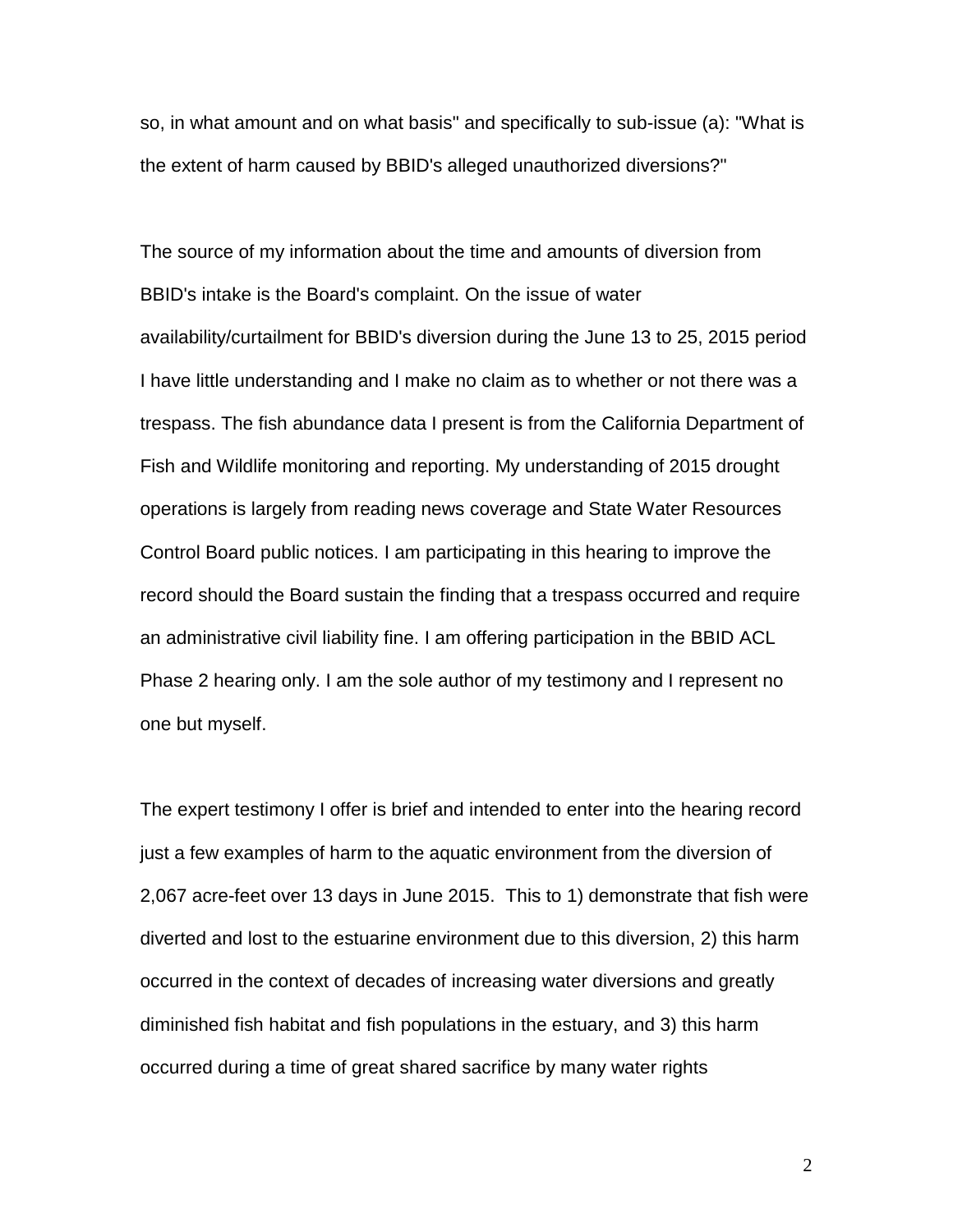beneficiaries and greatly reduced levels of environmental protection for estuarine fisheries.

1. Aquatic resources were harmed by BBID's June 13 to June 25, 2015 diversions. This is addressed in *exhibit morat 2*. The numbers are small because fish were scarce due largely to drought with concurrent excessive water diversion.

2. Harm to aquatic resources during the diversions of June 13 to June 25, 2015 took place in the context of decades of increasing percentages of diversion of inflow relative to outflow and overall greatly diminished populations of aquatic resources. The many reports on the Pelagic Organism Decline, a name given to the more recent and drastic declines of young-of-the-year striped bass, delta smelt and longfin smelt, document this disaster.

3. The diversions of BBID during the period June 13 to June 25, 2015 occurred during a time when great sacrifices for water conservation were being made by most of California's residents and industries, including agriculture, and simultaneously when environmental protections for flow and water quality for estuarine aquatic resources had been substantially weakened. The Governor's Drought Declaration and the subsequent regulatory response and the DWR/BOR Temporary Urgency Change Petition for relaxation of Water Rights Decision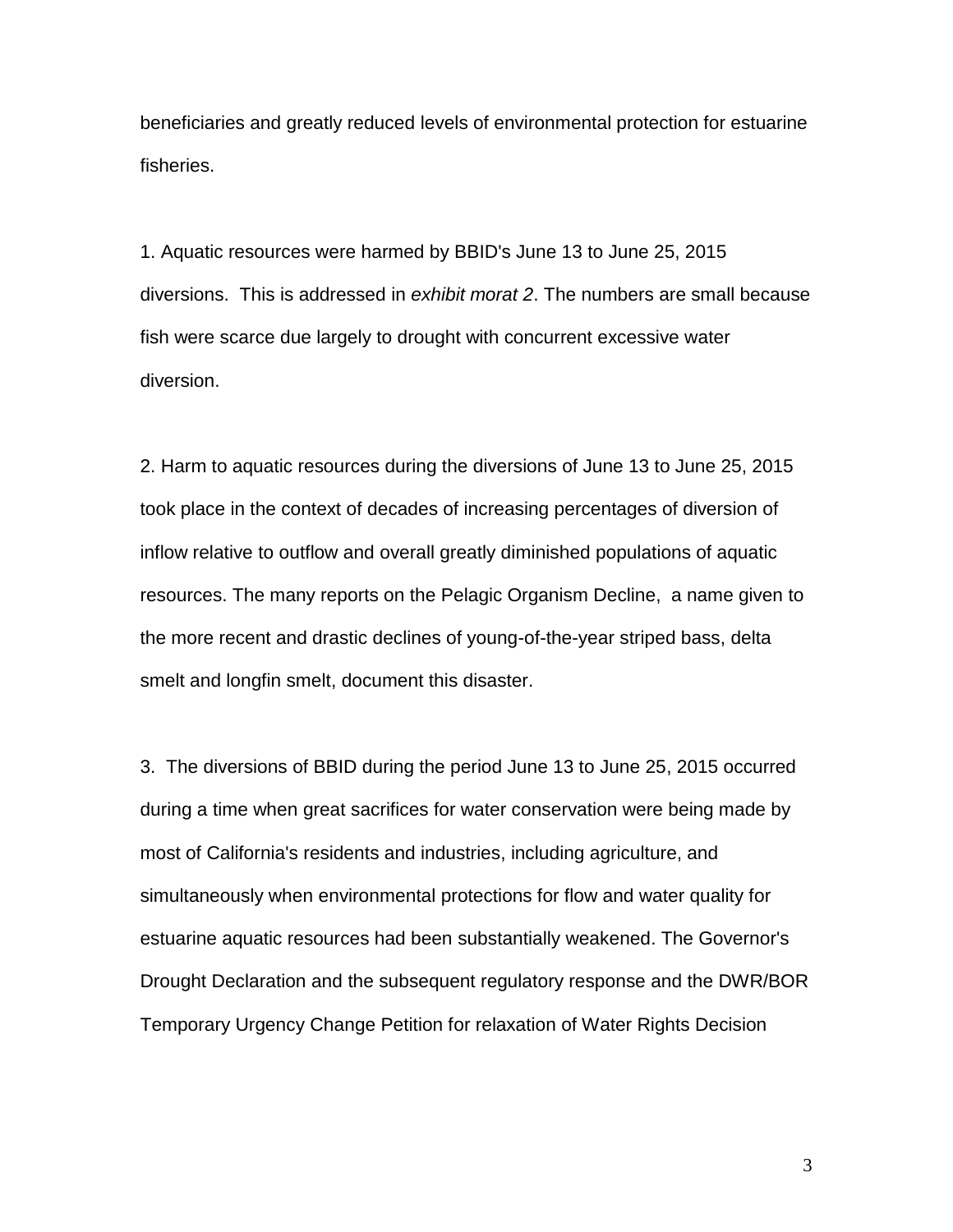1641 (approved by the Board) directed these sacrifices and greatly reduced fishery protections.

While there was no report of salvage of delta smelt at the Skinner Delta Fish Protective Facility during the June 13 to June 25, 2015 period, there has been salvage of delta smelt at this facility in earlier years during the same time frame. During the period June 13 to June 25, 1993 there were 1,162 delta smelt salvaged. Many estuarine fish were scarce or in low abundance in June 2015 due to a variety of factors, but especially water project operations adverse to their existence.

Impacts of an action are best assessed by comparing a "with-" and a "withoutthe-action" operations simulation documenting conditions such as flow, water project operations, water quality parameters, etc. Meeting a regulatory standard is not supportive of a finding of no environmental impact. Meeting a standard only means that you have met a standard. Sometimes meeting a standard is pure disaster for fish populations. For example, standards were met when the San Joaquin River below Friant was dried up.

The complaint states that by June 12, 2015 available supply was insufficient to meet demands of appropriative rights of some diverters. As a consequence, an unanticipated diversion after that date either caused 1) the water quality control plan standards for the protection of beneficial uses to be shorted, 2) some